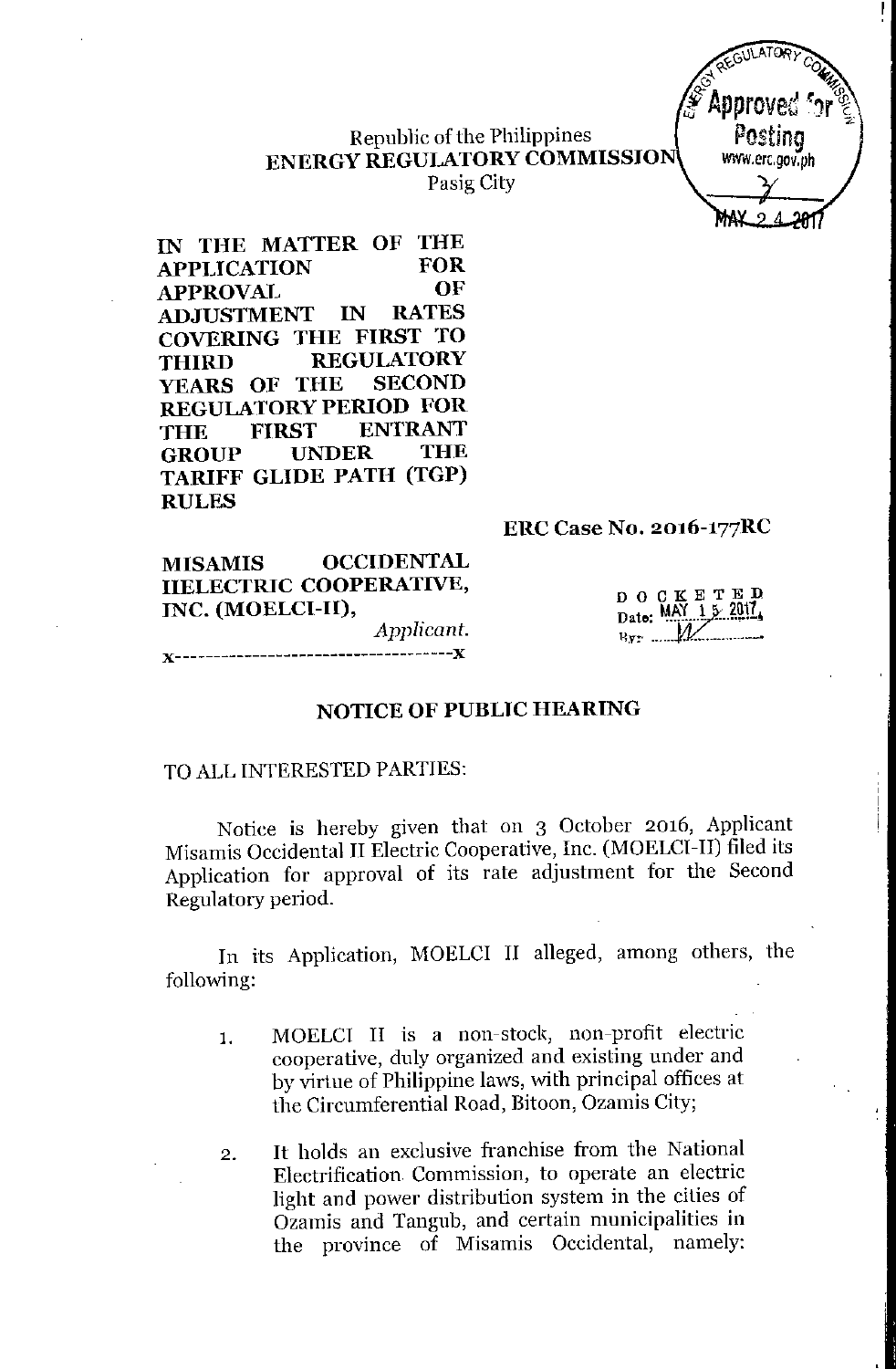### ERC Case No. 2016-177RC Notice of Public Hearing / 10 May 2017 Page  $2$  of  $8$

Bonifacio, Clarin, Tudela, Sinacaban, Jimenez and Panaon.

### NATURE OF THE APPLICATION

3. The instant Application is being filed for the approval of Applicant's proposed adjustment in its Distribution, Supply and Metering (DSM) Rates covering the First to Third Regulatory Years of the Second Regulatory Period for Electric Cooperatives belonging to the First Entrant Group under the Tariff Glide Path Rules (TGP Rules), as well as other pertinent laws and rules.

### STATEMENT OF FACTS

- 4. Sometime in year 2013, Applicant filed with the Honorable Commission an application for approval of proposed adjustment in its DSM Rates pursuant to the TGP Rules, docketed as ERC Case No. 2013- 099 RC.
- 5. In the said application, Applicant prayed for approval of either of the following two (2) proposed alternative DSM rates, to be implemented effective January 2014, to wit:

|                                        |                 | <b>CUSTOMER TYPE</b> |                |                   |
|----------------------------------------|-----------------|----------------------|----------------|-------------------|
|                                        | <b>UNITS</b>    | Residential          | Low<br>Voltage | Higher<br>Voltage |
| <b>Distribution</b><br><b>Charges:</b> |                 |                      |                |                   |
| Demand Charge                          | PhP/kW          |                      |                | 223.7600          |
| Distribution<br><b>System Charge</b>   | PhP/kWh         | 0.6056               | 0.6045         |                   |
| <b>Supply Charges:</b>                 |                 |                      |                |                   |
| <b>Retail Customer</b><br>Charge       | PhP/Customer/Mo |                      | 49.0000        | 49.0000           |
| Supply System<br>Charge                | PhP/kWh         | 0.6862               |                |                   |
| <b>Metering</b><br><b>Charges:</b>     |                 |                      |                |                   |
| Retail Customer<br>Charge              | PhP/Meter/Mo.   | 5.8875               | 36.7300        | 36.7300           |
| Metering<br><b>System Charge</b>       | PhP/kWh         | 0.4320               |                |                   |

#### A. WITH PERFORMANCE INCENTIVE "S"

i<br>I<br>I<br>I

 $\mathfrak{l}$ 

;<br>I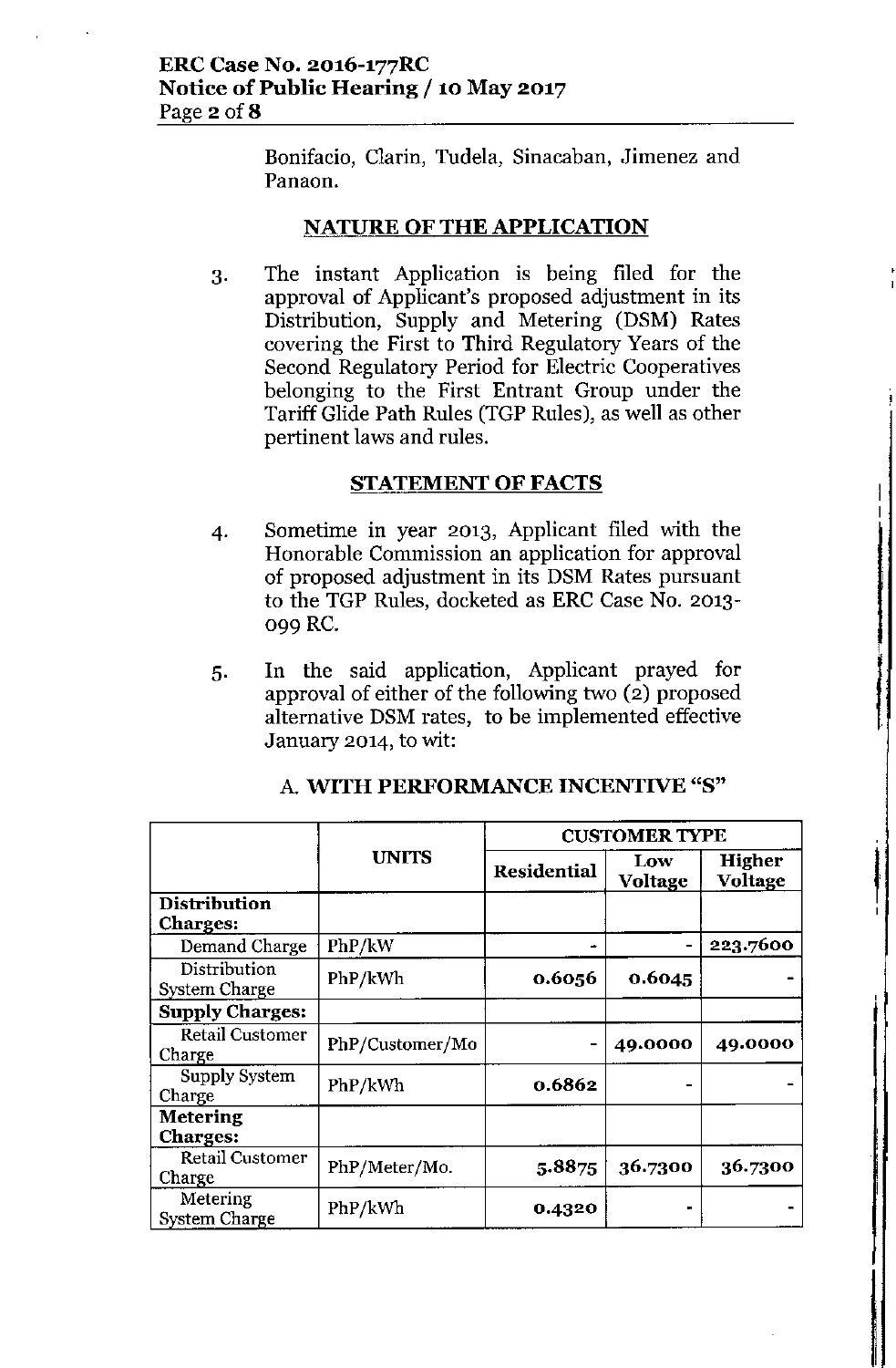# ERC Case No. 2016-177RC Notice of Public Hearing /10 May 2017 Page 3 of 8

|                                        | <b>UNITS</b>    | <b>CUSTOMER TYPE</b> |                |                   |  |
|----------------------------------------|-----------------|----------------------|----------------|-------------------|--|
|                                        |                 | <b>Residential</b>   | Low<br>Voltage | Higher<br>Voltage |  |
| <b>Distribution</b><br><b>Charges:</b> |                 |                      |                |                   |  |
| Demand Charge                          | PhP/kW          |                      |                | 214.0700          |  |
| Distribution<br><b>System Charge</b>   | PhP/kWh         | 0.5794               | 0.5783         |                   |  |
| <b>Supply Charges:</b>                 |                 |                      |                |                   |  |
| <b>Retail Customer</b><br>Charge       | PhP/Customer/Mo |                      | 46.8700        | 46.8700           |  |
| Supply System<br>Charge                | PhP/kWh         | 0.6565               |                |                   |  |
| Metering<br><b>Charges:</b>            |                 |                      |                |                   |  |
| <b>Retail Customer</b><br>Charge       | PhP/Meter/Mo.   | 5.6325               | 35.1400        | 35.1400           |  |
| Metering System<br>Charge              | PhP/kWh         | 0.4133               |                |                   |  |

j

|<br>|<br>|<br>|

||<br>|<br>|

i<br>Indonésia<br>Indonésia

I' i

|<br>|<br>|<br>|

ا ا

i<br>II

### B. EXCLUDING PERFORMANCE INCENTIVE "8"

- 6. Foregoing application was Applicant's initial application for DSM rate adjustment pursuant to the TGP Rules, under which electric cooperatives are given an opportunity to adjust their rates once every three (3) years, which may occur at the start of the fourth year of the First Regulatory Period and every three years thereafter.
- 7. Applicant belongs to the First Entrant Group under the TGP Rules, whose first regulatory period is from January 1, 2011 to December 31, 2016. Having filed its initial application for DSM rate adjustment in 2013 which is the third regulatory year of the First Regulatory Period, the cooperative is filing the instant application this present year 2016, which is the sixth regulatory year of the First Regulatory Period, for the proposed adjustment of its DSM ratescovering the first to third regulatory years of the Second Regulatory Period for the First Entrant Group.
- 8. The hearing on jurisdictional requirements, expository presentation and presentation of evidence on Applicant's first TGP application under ERC Case No. 2013-120 RC had been completed.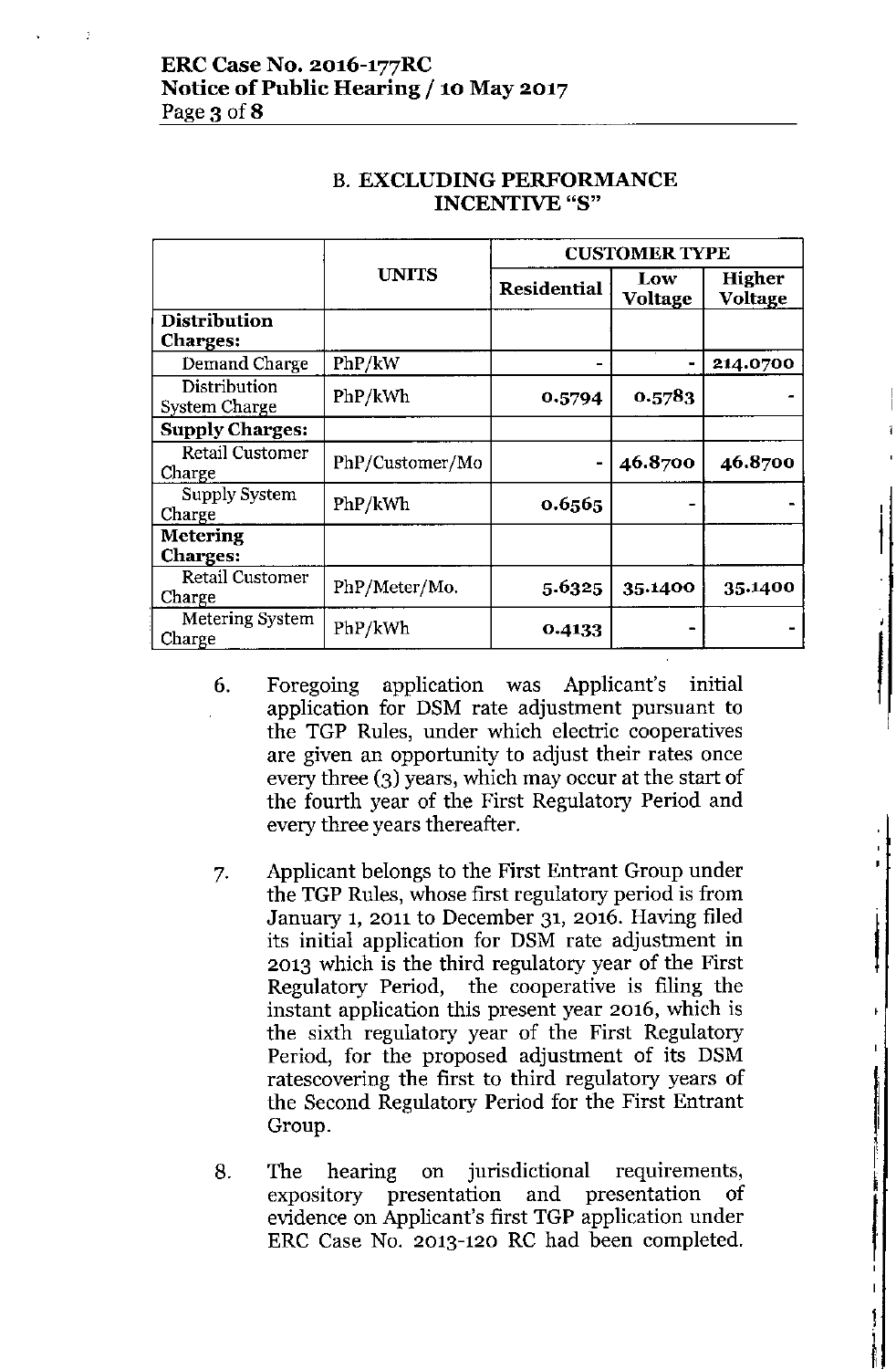Also, it had already submitted its Formal Offer of Evidence and the application is now submitted for evaluation of the Honorable Commission. Despite the pendency of ERC Case No. 2013-099 RC, Applicant is constrained to adopt and use the proposed DSM rates in said pending application as bases in computing the proposed adjustment in the instant Application.

# **THE PROPOSED DSM RATEADJUSTMENT**

9. Under the TGP Rules, the concerned electric cooperative shall use the following formula in determining the TGP for the fourth to sixth years of the Regulatory Period, to wit:

 $TGP_B = TGP_n + TGP_{n+1}TGP_{n+2}$ 

where

 $TGP_n = I_n - X_n + s_n$ 

n = the fourth year of ther Regulatory Period

and Periods succeeding Regulatory |<br>|<br>|

)

|<br>|<br>|

,

 $\mathbf{l}% =\mathbf{l}_{\mathbf{r}}\mathbf{v}$ 

**II**<br>I<br>I

I,

||<br>||<br>|

j

The TGP calculated for each of the three years will be summed to determine the possible rate adjustment starting on the First Year of the next Regulatory Period.

10. Applying the methodology embodied in the TGP Rules, herein Applicant calculated the values of the **"I", "X" and "8" and came up with the following** results, to wit:

|                  | " $I"(B)$ | " $X$ "(B) | " $S$ " $(B)$ | TGP B     | TGP B<br>(excluding S) |
|------------------|-----------|------------|---------------|-----------|------------------------|
| <b>YEAR 2014</b> | $0.00\%$  | $0.00\%$   | $-0.70\%$     | $-0.70\%$ | $0.00\%$               |
| <b>YEAR 2015</b> | 3.39%     | 2.45%      | 1.30%         | 2.25%     | $0.95\%$               |
| <b>YEAR 2016</b> | $0.00\%$  | $0.00\%$   | 1.70%         | 1.70%     | $0.00\%$               |
| <b>TOTAL</b>     |           |            |               | 3.25%     | 0.95%                  |

11. Utilizing the above values will result in adjustments in the cooperative's DSM Rates covering the first to third years of the second regulatory period for electric cooperatives belonging to the First Entrant Group, as follows: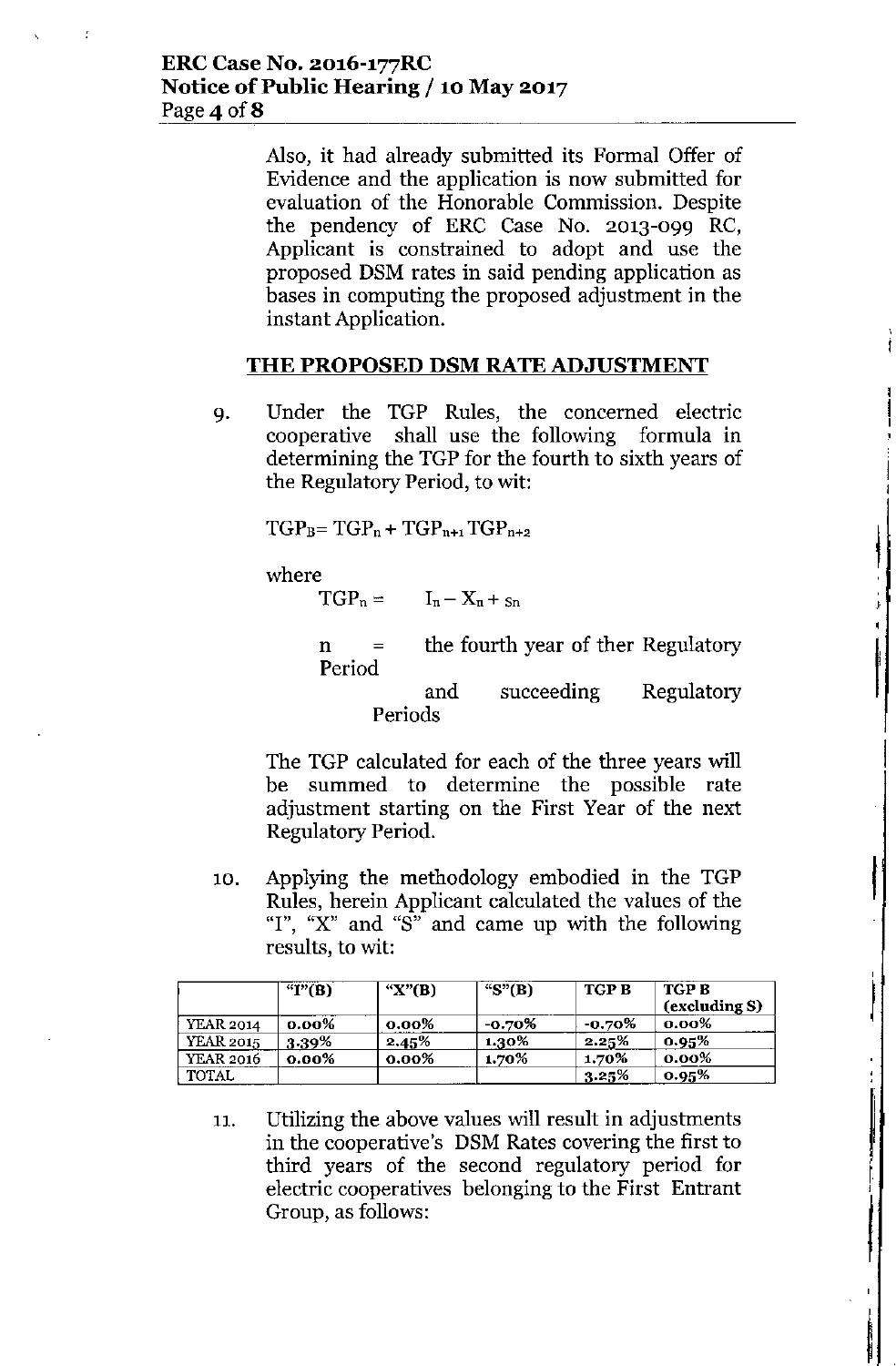# ERC Case No. 2016-177RC Notice of Public Hearing / 10 May 2017 Page 5 of 8

|                                  |                 | <b>CUSTOMER TYPE</b> |                |                          |
|----------------------------------|-----------------|----------------------|----------------|--------------------------|
|                                  | <b>UNITS</b>    | Residential          | Low<br>Voltage | Higher<br><b>Voltage</b> |
| <b>Distribution Charges:</b>     |                 |                      |                |                          |
| Demand Charge                    | PhP/kW          |                      |                | 231.0325                 |
| Distribution System<br>Charge    | PhP/kWh         | 0.6253               | 0.6242         |                          |
| <b>Supply Charges:</b>           |                 |                      |                |                          |
| Retail Customer<br>Charge        | PhP/Customer/Mo |                      | 50.5900        | 50.5900                  |
| Supply System Charge             | PhP/kWh         | 0.7086               |                |                          |
| Metering Charges:                |                 |                      |                |                          |
| <b>Retail Customer</b><br>Charge | PhP/Meter/Mo.   |                      | 6.0788 37.9200 | 37.9200                  |
| <b>Metering System</b><br>Charge | PhP/kWh         | 0.4461               |                |                          |

# A. WITH PERFORMANCE INCENTIVE "8"

# B. EXCLUDING PERFORMANCE INCENTIVE "8"

|                                  | <b>UNITS</b>    | <b>CUSTOMER TYPE</b> |                |                                 |
|----------------------------------|-----------------|----------------------|----------------|---------------------------------|
|                                  |                 | Residential Voltage  | Low            | <b>Higher</b><br><b>Voltage</b> |
| Distribution Charges:            |                 |                      |                |                                 |
| Demand Charge                    | PhP/kW          |                      |                | 216.1024                        |
| Distribution System<br>Charge    | PhP/kWh         | 0.5849               | 0.5838         |                                 |
| <b>Supply Charges:</b>           |                 |                      |                |                                 |
| Retail Customer<br>Charge        | PhP/Customer/Mo |                      | 47.3200        | 47.3200                         |
| Supply System Charge             | PhP/kWh         | 0.6628               |                |                                 |
| <b>Metering Charges:</b>         |                 |                      |                |                                 |
| <b>Retail Customer</b><br>Charge | PhP/Meter/Mo.   |                      | 5.6860 35.4700 | 35.4700                         |
| <b>Metering System</b><br>Charge | PhP/kWh         | 0.4172               |                |                                 |

12. Consequently, Applicant respectfully prays that it be allowed to implement either of the above two calculated alternative DSM rates, effective January 1,2017 and up to December 31,2019.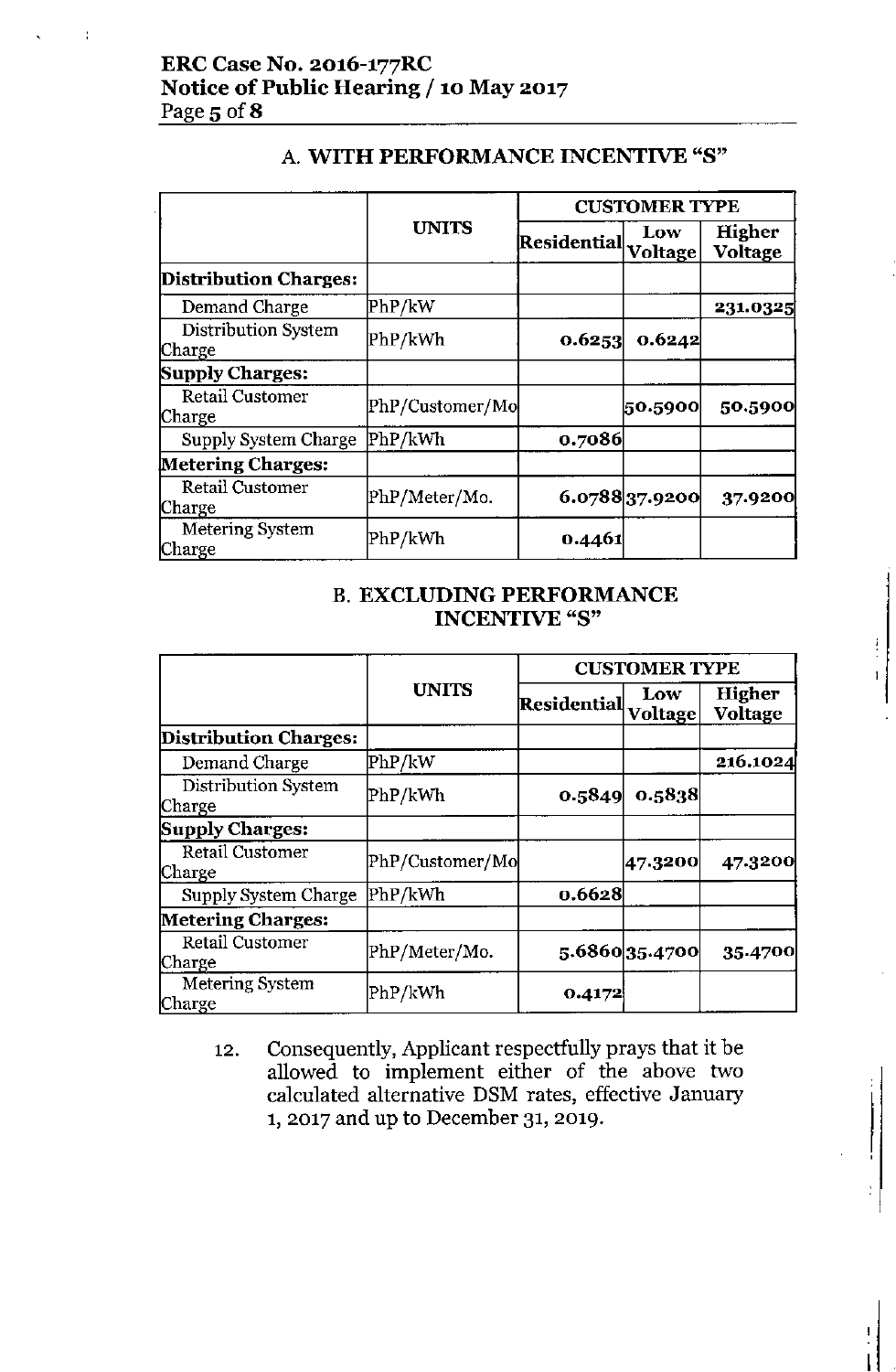### SUPPORTING DATA AND DOCUMENTS

13. In support of the foregoing computations, Applicant is submitting herewith the following documents, which are being made integral parts hereof, to wit:

| Annex<br><b>Markings</b> | <b>Nature of Document</b>                                                                                                                                                                    |
|--------------------------|----------------------------------------------------------------------------------------------------------------------------------------------------------------------------------------------|
| A to $A-2$               | Proposed TGP Calculations and supporting<br>documents using the prescribed templates:<br>Index "I" Calculation<br>Efficiency Factor "X" Calculation<br>Performance Incentive "S" Calculation |
| в                        | MFSR - Sections B and E (2012-2015)                                                                                                                                                          |
|                          | Billing Determinants Template (2012-2015)                                                                                                                                                    |
| С                        | (kWh Sales, No. of Customers, kW Demand)                                                                                                                                                     |
| D                        | Sample Bills per customer type (2012-2015)                                                                                                                                                   |
| Ε                        | Regional CPI (2012-2015)                                                                                                                                                                     |
| F                        | RFSC Utilization (2013-2015)                                                                                                                                                                 |
| G                        | Consumer Complaints Summary or Tracking<br>Form (2013-2015)                                                                                                                                  |
| H                        | Audited Financial Statements (2013-2015)                                                                                                                                                     |

I

l<br>|<br>|

|<br>|<br>|

I , Ii

I l<br>I

# COMPLIANCE WITH PRE-FILING REQUIREMENTS

14. Finally, in compliance with the pre-filing requirements for the instant application, Applicant is likewise submitting herewith the following documents, which are being made integral parts hereof, to wit:

| <b>Annex</b><br><b>Markings</b> | <b>Nature of Document</b>                                                                                                                                                   |  |  |
|---------------------------------|-----------------------------------------------------------------------------------------------------------------------------------------------------------------------------|--|--|
| I to $I-1$                      | Proof of furnishing copies of the Application<br>to the SangguniangPanlungsod of OzamisCity<br>and the SangguniangPanlalawigan of Misamis<br>Occidental                     |  |  |
| J and<br>series                 | Publication of the Application in a newspaper<br>of general circulation in MOELCI II's<br>franchise area or where it principally<br>operates, with Affidavit of Publication |  |  |

## PRAYER

WHEREFORE, premises considered, it is most respectfully prayed ofthis Honorable Commissionthat after due notice and hearing,Applicant MOELCI II be allowed to implement either of the following two (2) alternative proposed new rates forits Distribution, Supply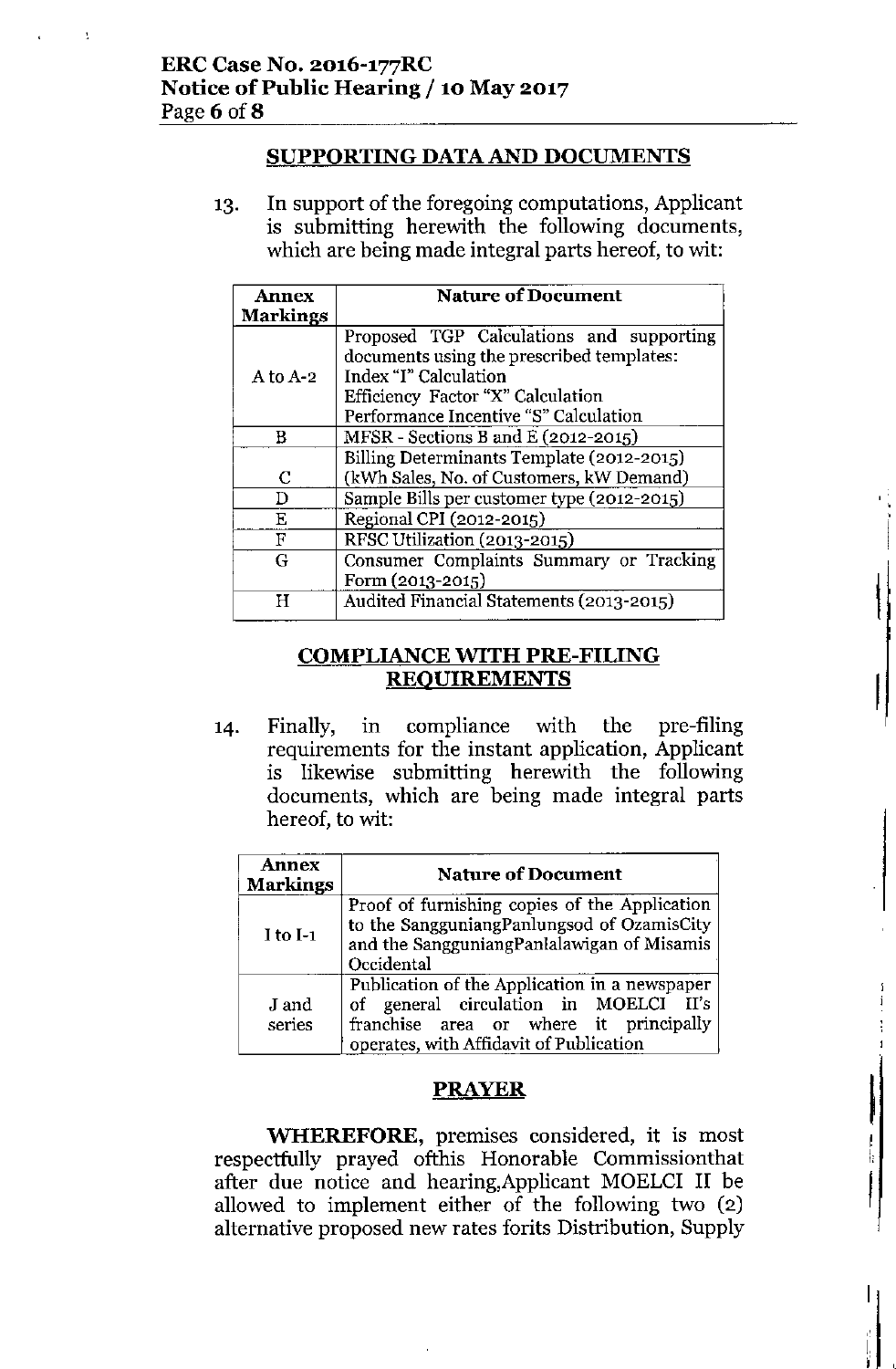# ERC Case No. 2016-177RC Notice of Public Hearing /10 May 2017 Page 7 of 8

and Metering (DSM) Charges, effective January 2017 and up to December 31, 2019, to wit:

|                                      | <b>UNITS</b>    | <b>CUSTOMER TYPE</b> |                |                                 |
|--------------------------------------|-----------------|----------------------|----------------|---------------------------------|
|                                      |                 | Residential Voltage  | Low            | <b>Higher</b><br><b>Voltage</b> |
| <b>Distribution Charges:</b>         |                 |                      |                |                                 |
| Demand Charge                        | PhP/kW          |                      |                | 231.0325                        |
| <b>Distribution System</b><br>Charge | PhP/kWh         | 0.6253               | 0.6242         |                                 |
| Supply Charges:                      |                 |                      |                |                                 |
| <b>Retail Customer</b><br>Charge     | PhP/Customer/Mo |                      | 50.5900        | 50.5900                         |
| Supply System Charge                 | PhP/kWh         | 0.7086               |                |                                 |
| <b>Metering Charges:</b>             |                 |                      |                |                                 |
| Retail Customer<br>Charge            | PhP/Meter/Mo.   |                      | 6.0788 37.9200 | 37.9200                         |
| Metering System<br>Charge            | PhP/kWh         | 0.4461               |                |                                 |

# A. WITH PERFORMANCE INCENTIVE "8"

. ,

Ł

# B. EXCLUDING PERFORMANCE INCENTIVE "8"

|                                  | <b>UNITS</b>    | <b>CUSTOMER TYPE</b> |                |                          |
|----------------------------------|-----------------|----------------------|----------------|--------------------------|
|                                  |                 | Residential Voltage  | Low            | <b>Higher</b><br>Voltage |
| <b>Distribution Charges:</b>     |                 |                      |                |                          |
| Demand Charge                    | PhP/kW          |                      |                | 216.1024                 |
| Distribution System<br>Charge    | PhP/kWh         | 0.5849               | 0.5838         |                          |
| Supply Charges:                  |                 |                      |                |                          |
| <b>Retail Customer</b><br>Charge | PhP/Customer/Mo |                      | 47.3200        | 47.3200                  |
| Supply System Charge             | PhP/kWh         | 0.6628               |                |                          |
| <b>Metering Charges:</b>         |                 |                      |                |                          |
| Retail Customer<br>Charge        | PhP/Meter/Mo.   |                      | 5.6860 35.4700 | 35.4700                  |
| Metering System<br>Charge        | PhP/kWh         | 0.4172               |                |                          |

Other reliefs, just and equitable in the premises are likewise prayed for.

The Commission has set the said Application for initial hearing for the determination of compliance with the jurisdictional requirements, expository presentation, Pre-Trial Conference, and presentation of evidence on initial hearing for determination of